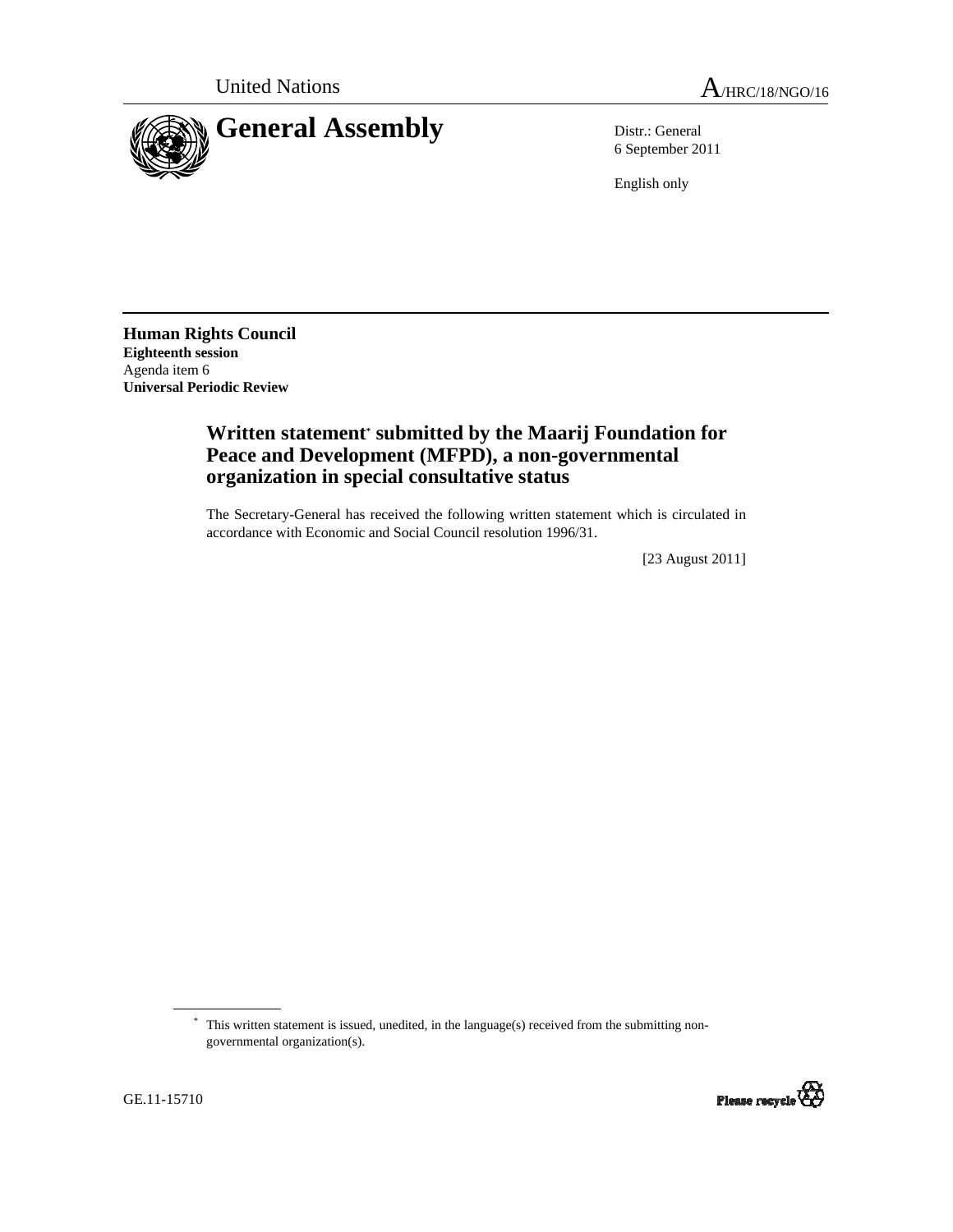## **The right to education in Sudan**

Maarij Foundation for Peace and Development gives high attention to education since its foundation. The foundation has established many education institutions, and is committed to the objectives of the international Education form 2000 which stated that "Learning is for All". These objectives include equal chances for the 2 sexes in education and access to basic education by 2015, and empowerment of women by 2015. Access to education is one of the human rights.

Maarij foundation for peace and Development look for achieving the objectives of education for all, to every citizen and community. And it seeks to provide good basic education for all by 2015, and confirmed that education is a fundamental right of human rights. Education is a participatory responsibility as stated in the international declaration about "Education for All", so the foundation looking for making partnership with government sector to achieve basic education for all (children & adults).

Maarij foundation for Peace and Development wants to achieve the objectives of education to all by:

- Improving and widening education and good care in the early childhood stages, especially for vulnerable children.
- Access to education, obligatory, free and of high quality, for all children by 2015, focusing on girls and children of ethnic minority.
- Insurance of meeting the needs of education to children and adults through appropriate learning programs and acquiring skills necessary for life.
- Achieving 50% improvement at illiteracy by 2016, especially for women, and to achieve equal chances in the basic education and adult education.
- Removing disparities in basic and secondary education by 2014, focusing on girls to have high quality basic education.
- Improving the quality of education for students to achieve noticeable results especially in reading, writing, mathematics and basic skills for life.

Sudanese civil society organizations give education high attention, so they organized education forum about teenager's education on July 2011, and expert workshop under the slogan of "The right of education and training for sustainable development" which discussed the challenges of teenager's education, psychological and social effects for teenagers outside the school and the future prospects of teenager's education. The workshop indicted that million of children age 9-15 years have no chance for formal education according to economical and other reasons like displacement and instability.

The workshop raised some suggestions which many contribute in reducing the number of illiterate teenagers by entering them in the education process. In this aspect we can mentioned to the experience of Maarij foundation for Peace and Development in dissemination of education through its project (open education) which provides technical, cultural and intellectual education services for students in remote and nomads areas. This project success in bringing some students to formal education, and some of those students graduated from universities.

Some indications of education issue in Sudan:

• The admission development rate of girls was increased during the recent years 1.8 million compared to 2.1 million boys which represents (57.4, 65.7) respectively.